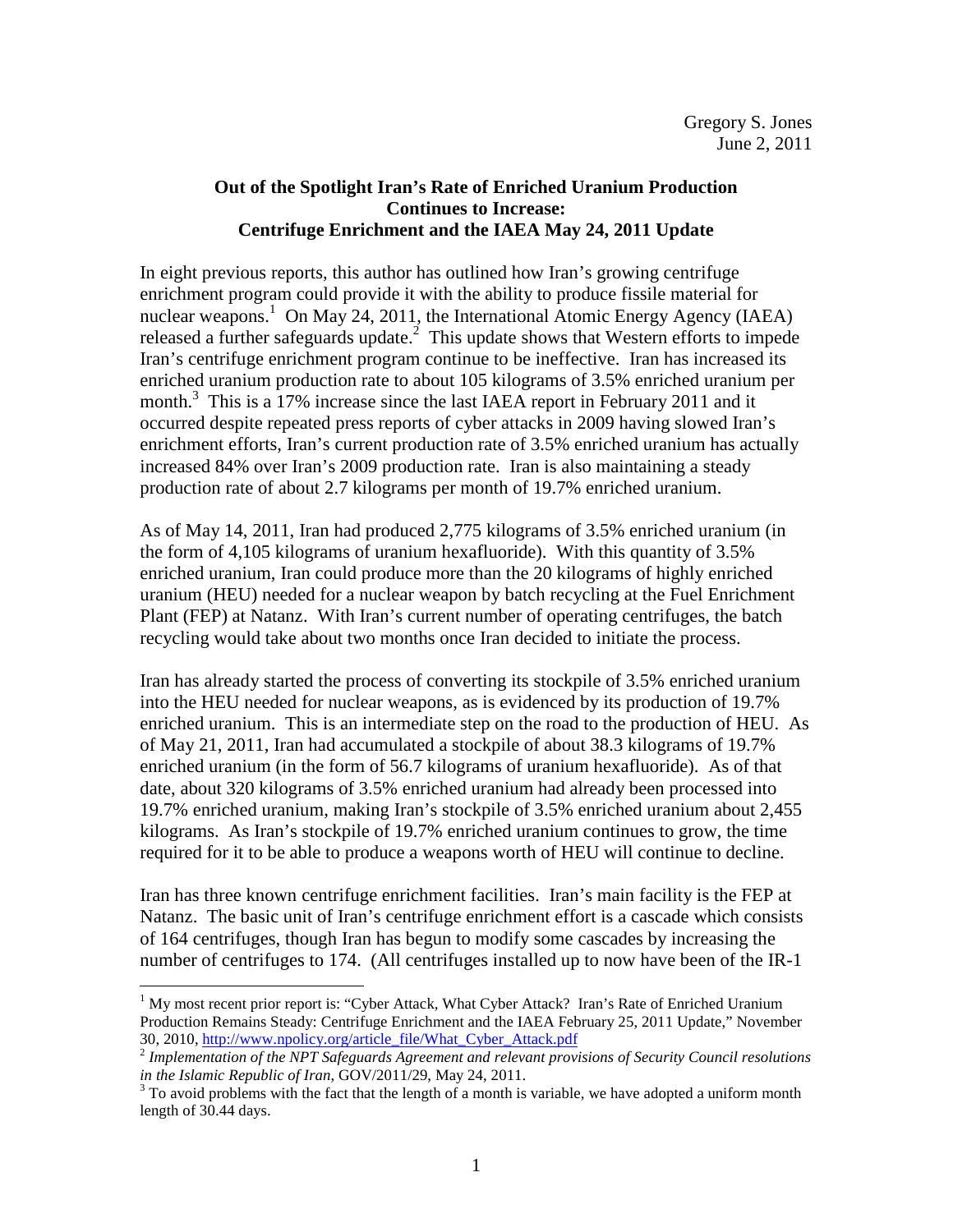type.) Each cascade is designed to enrich natural uranium to 3.5% enriched uranium. As of May 14, 2011, Iran had installed 53 cascades containing approximately 8,000 centrifuges at the FEP. Of these 53 cascades, only 35 (containing 5,860 centrifuges) were being fed with uranium hexafluoride and therefore producing 3.5% enriched uranium.<sup>4</sup>

Also at Natanz, Iran has the Pilot Fuel Enrichment Plant (PFEP) which is used to test a number of more advanced centrifuge designs. These are usually configured as single centrifuges or small ten or twenty centrifuge test cascades. However, Iran has indicated that it plans to install two full cascades containing more advanced centrifuges (one cascade using IR-4 centrifuges and one cascade using IR-2m centrifuges) which could significantly increase the rate of Iran's production of 3.5% enriched uranium. In addition, there are two full cascades each with 164 IR-1 type centrifuges at the PFEP. These two cascades are interconnected and are being used to process 3.5% enriched uranium into 19.7% enriched uranium. Iran began producing 19.7% enriched uranium at the PFEP in February 2010.

Finally Iran is constructing an enrichment facility near Qom. Known as the Fordow Fuel Enrichment Plant (FFEP), this plant's construction was started clandestinely in violation of its IAEA safeguards. Its existence was only revealed by Iran in September 2009 after Iran believed that the plant had been discovered by the West. According to the IAEA, no centrifuges have yet been installed at FFEP.

From Iran's current monthly production rate of 105 kilograms of 3.5% enriched uranium, one can calculate that the centrifuges at the FEP produce about 4,600 SWU per year.<sup>5</sup> Given that in the past Iran's centrifuges were each producing about 0.89 SWU per year, 4,600 SWU per year would indicate that the equivalent of about 31 cascades (5,184 centrifuges) were in operation. Note that Iran had 31 cascades in operation at the end of the last IAEA reporting period on February 20, 2011. Since the IAEA has indicated that on May 14, 2011, Iran had 35 cascades producing 3.5% enriched uranium, this implies that either some cascades are not operating at full effectiveness or that the new cascades only came online near the end of the current IAEA reporting period. At any rate, one should expect further increases in Iran's uranium enrichment capacity at the FEP.

Given that Iran has the equivalent of 5,184 centrifuges in operation at the FEP and stockpiles of about 2,455 kilograms of 3.5% enriched uranium and 38.3 kilograms of 19.7% enriched uranium, it can use batch recycling at the FEP to produce the HEU needed for a nuclear weapon. This process is illustrated in Table 1.

<u>.</u>

<sup>&</sup>lt;sup>4</sup> The IAEA's description of the number of centrifuges being fed with uranium hexafluoride is rather ambiguous: "The 35 cascades being fed with  $UF_6$  on that date contained a total of 5,860 centrifuges, some of which were possibly not being fed with UF6." *Implementation of the NPT Safeguards Agreement and relevant provisions of Security Council resolutions in the Islamic Republic of Iran*, GOV/2011/29, May 24, 2011, p.2.

<sup>&</sup>lt;sup>5</sup> Assuming 0.4% tails. A SWU is a Separative Work Unit, which is a measure of the amount of enrichment a facility can perform. It is the product of the uranium flow though the facility and the increase in U-235 concentration between stages.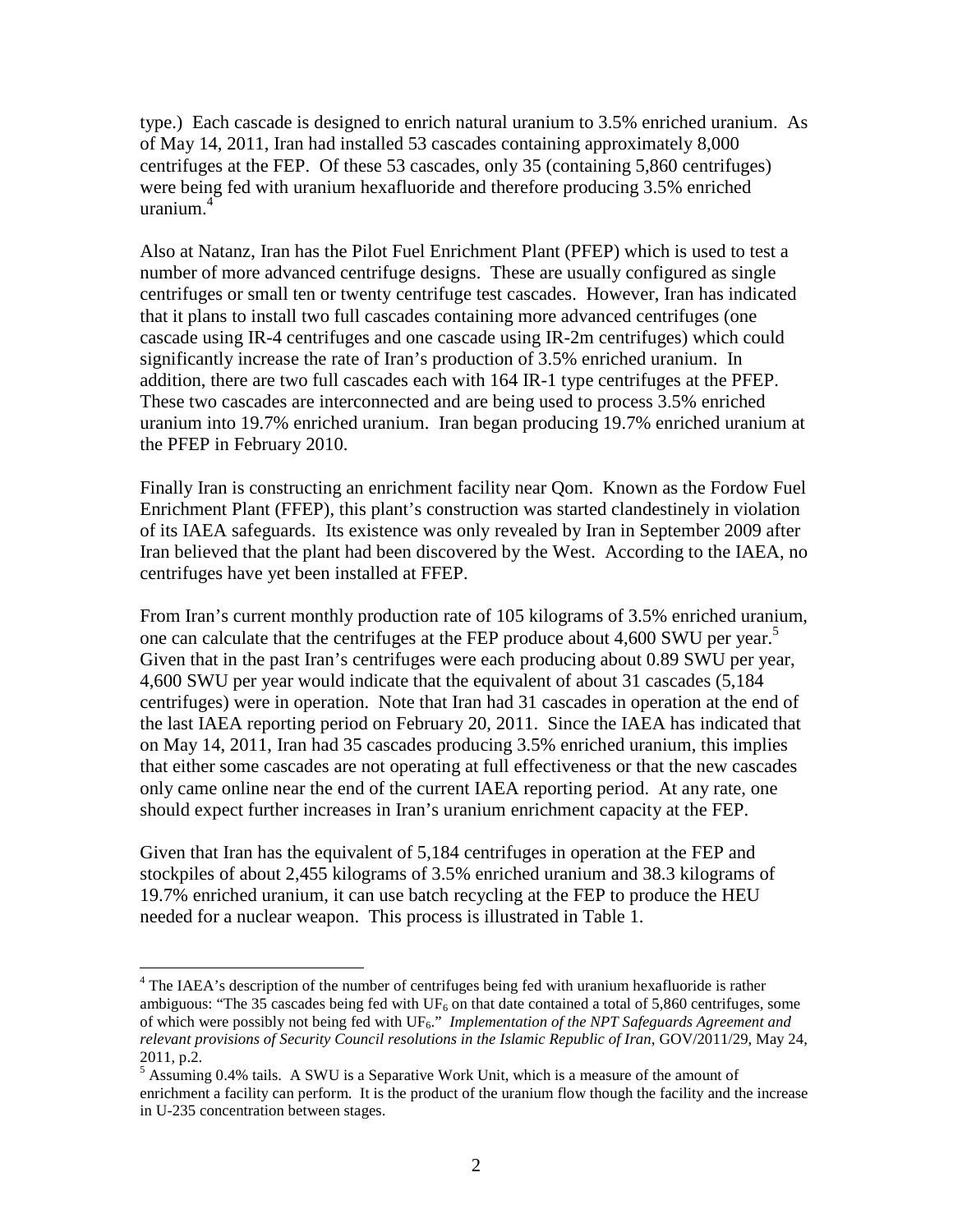Two steps are required. In the first step, 3.5% enriched uranium is enriched to 19.7% enriched uranium. Iran would need to produce 158.2 kilograms of 19.7% enriched uranium (including 5 kilograms for the plant inventory in the second step). However, since it has already produced 38.3 kilograms of 19.7% enriched uranium, Iran would need only to produce an additional 119.9 kilograms. This step would require 1,415 kilograms of 3.5% enriched uranium as feed but Iran's current stockpile well exceeds this figure. In the second step, the 19.7% enriched uranium would be further enriched to the 90% level suitable for a nuclear weapon. Using Iran's currently operating centrifuges at the FEP, the batch recycling would take about two months.

Note however, that there would be nothing illegitimate about the first step of this process since Iran's current production of 19.7% enriched uranium at the PFEP has established the principle that Iran is permitted to produce and possess such material. Only at the second step would Iran have violated the NPT, but as the second step takes only about two weeks, there would be very little time for Western counteraction before the process was completed. Indeed since the FEP is not continuously monitored by the IAEA, the process could be well along or even completed before it was discovered.

## **Table 1**

## **Time, Product and Feed Requirements for the Production of 20 kg of HEU by Batch Recycling at the FEP (31 Equivalent Operating Cascades, 5,184 Centrifuges, 0.89 SWU per Centrifuge-Year)**

| Cycle  | <b>Product Enrichment</b> | <b>Feed Enrichment</b> | Time for Cycle |
|--------|---------------------------|------------------------|----------------|
|        | and Quantity              | and Quantity           | (Days)         |
| First  | 19.7%                     | 3.5%                   | 46             |
|        | 119.9 kg                  | $1,415$ kg             |                |
| Second | 90.0%                     | 19.7%                  |                |
|        | $20 \text{ kg}$           | 153.2 kg*              |                |
| Total  |                           |                        | ናን**           |

\* Includes 38.3 kilograms of 19.7% enriched uranium that Iran has already stockpiled. \*\*Includes four days to account for equilibrium and cascade fill time.

Nor is batch recycling of enriched uranium at the FEP the only pathway for Iran to produce the fissile material required for nuclear weapons, though it is the process that allows Iran to produce HEU most quickly. Iran could produce HEU at a clandestine enrichment plant. Since Iran continues to refuse to implement the Additional Protocol to its safeguards agreement, the IAEA would find it very difficult to locate a clandestine enrichment plant—a fact that the IAEA has continued to confirm.<sup>6</sup> While this has been a

<sup>&</sup>lt;sup>6</sup> "While the Agency continues to verify the non-diversion of declared nuclear material at the nuclear facilities and LOFs declared by Iran under its Safeguards Agreement, as Iran is not providing the necessary cooperation, including by not implementing its Additional Protocol, the Agency is unable to provide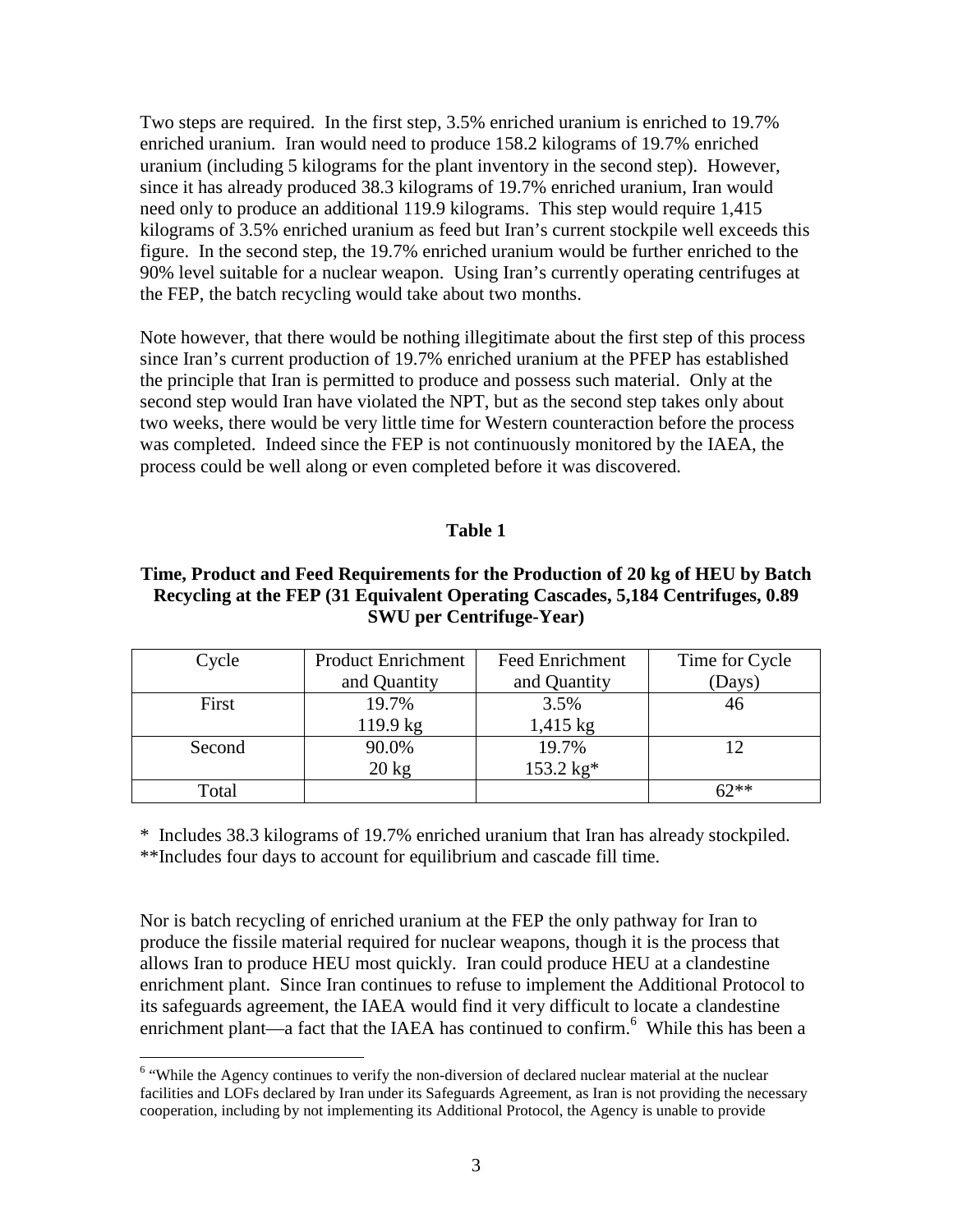theoretical possibility since 2007, its salience increased with the discovery in September 2009 that Iran was actually building such a clandestine enrichment plant (the FFEP near Qom).

A clandestine enrichment plant containing 23 cascades (3,772 centrifuges, 0.89 SWU per machine-year) could produce around 20 kilograms of HEU (the amount required for one nuclear weapon) each year using natural uranium as feed. Since this option does not require any overt breakout from safeguards, the relatively slow rate of HEU production would not necessarily be of any concern to Iran. Such production could be going on right now and the West might well not know. A clandestine enrichment plant would need a source of uranium but Iran is producing uranium at a mine near Bandar Abbas.<sup>7</sup> Since Iran has refused to implement the Additional Protocol to its IAEA safeguards, this uranium mining is unsafeguarded and the whereabouts of the uranium that Iran has produced there is unknown.

A clandestine 23 cascade enrichment plant could also be used to convert Iran's stockpile of 3.5% enriched uranium into the HEU required for weapons. The 20 kilograms of HEU needed for a weapon could be produced in about four and one half months.<sup>8</sup> Further only about 600 kilograms of 3.5% would be required to produce 20 kilograms of HEU, so the current stockpile of about 2,450 kilograms of 3.5% enriched uranium would be more than enough for four weapon's worth of HEU, though this entire process would take more than one year to complete. Additionally, using its current stockpile in this fashion would require Iran to violate IAEA safeguards. The time required could be shortened by assuming that the clandestine enrichment plant contains more that 23 cascades but a very large clandestine enrichment plant appears to be implausible currently, given Iran's resources.

Overall Iran continues to make increasingly rapid progress towards acquiring the ability to produce fissile material for nuclear weapons completely unimpeded by any Western counteraction. While one can argue about the existence of possible Iranian clandestine enrichment facilities, the ability of Iran to produce HEU by batch recycling at the FEP at Natanz is undeniable. Using its current stockpiles of 3.5% enriched uranium and 19.7% enriched uranium, Iran can now produce a weapon's worth (20 kilograms) of HEU any time it wishes. With Iran's current number of operating centrifuges, the batch recycling process would take about two months. As Iran produces additional 19.7% enriched uranium and/or brings additional centrifuges on line, this time span will only decrease.

Since the last IAEA report on Iran in February, there have been a large number of momentous news events that have pushed Iran and its drive for nuclear weapons out of

<u>.</u>

credible assurance about the absence of undeclared nuclear material and activities in Iran, and therefore to conclude that all nuclear material in Iran is in peaceful activities." *Implementation of the NPT Safeguards Agreement and relevant provisions of Security Council resolutions in the Islamic Republic of Iran*, GOV/2011/29, May 24, 2011, p.9.

<sup>7</sup> *Implementation of the NPT Safeguards Agreement and relevant provisions of Security Council resolutions in the Islamic Republic of Iran*, GOV/2011/7, February 25, 2011, p.9.

<sup>8</sup> Using tails of 0.4%.